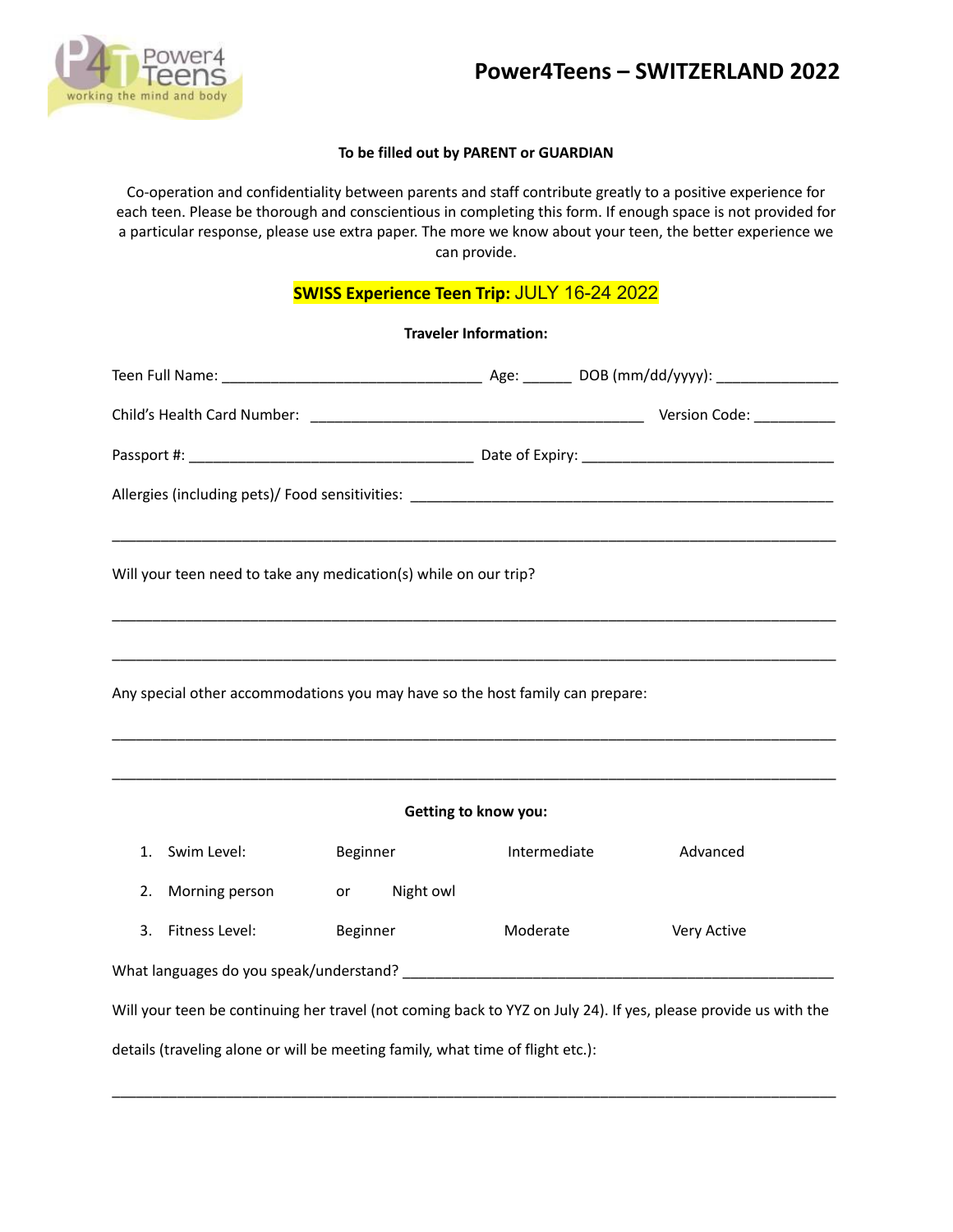

Is there anything else you wish to share with us about your teen that will help us understand his/her? (Please feel free to write on a separate sheet as necessary.)

\_\_\_\_\_\_\_\_\_\_\_\_\_\_\_\_\_\_\_\_\_\_\_\_\_\_\_\_\_\_\_\_\_\_\_\_\_\_\_\_\_\_\_\_\_\_\_\_\_\_\_\_\_\_\_\_\_\_\_\_\_\_\_\_\_\_\_\_\_\_\_\_\_\_\_\_\_\_\_\_\_\_\_\_\_\_\_\_\_ \_\_\_\_\_\_\_\_\_\_\_\_\_\_\_\_\_\_\_\_\_\_\_\_\_\_\_\_\_\_\_\_\_\_\_\_\_\_\_\_\_\_\_\_\_\_\_\_\_\_\_\_\_\_\_\_\_\_\_\_\_\_\_\_\_\_\_\_\_\_\_\_\_\_\_\_\_\_\_\_\_\_\_\_\_\_\_\_\_ \_\_\_\_\_\_\_\_\_\_\_\_\_\_\_\_\_\_\_\_\_\_\_\_\_\_\_\_\_\_\_\_\_\_\_\_\_\_\_\_\_\_\_\_\_\_\_\_\_\_\_\_\_\_\_\_\_\_\_\_\_\_\_\_\_\_\_\_\_\_\_\_\_\_\_\_\_\_\_\_\_\_\_\_\_\_\_\_\_

\_\_\_\_\_\_\_\_\_\_\_\_\_\_\_\_\_\_\_\_\_\_\_\_\_\_\_\_\_\_\_\_\_\_\_\_\_\_\_\_\_\_\_\_\_\_\_\_\_\_\_\_\_\_\_\_\_\_\_\_\_\_\_\_\_\_\_\_\_\_\_\_\_\_\_\_\_\_\_\_\_\_\_\_\_\_\_\_\_

\_\_\_\_\_\_\_\_\_\_\_\_\_\_\_\_\_\_\_\_\_\_\_\_\_\_\_\_\_\_\_\_\_\_\_\_\_\_\_\_\_\_\_\_\_\_\_\_\_\_\_\_\_\_\_\_\_\_\_\_\_\_\_\_\_\_\_\_\_\_\_\_\_\_\_\_\_\_\_\_\_\_\_\_\_\_\_\_\_

## **Emergency Contact Information**

| <b>Parent #1 Information:</b>    | <b>Parent #2 Information:</b>      |  |  |  |
|----------------------------------|------------------------------------|--|--|--|
|                                  |                                    |  |  |  |
|                                  |                                    |  |  |  |
|                                  |                                    |  |  |  |
| Postal Code: ___________________ | Postal Code: _____________________ |  |  |  |
|                                  |                                    |  |  |  |
|                                  |                                    |  |  |  |

#### **Fee of Program:**

C\$2,150 + \$300 (GA Travel Card) + HST. **Airfare and travel insurance is not included.**

#### **Program fee includes:**

- accompanied flights with return
- all meals & snacks
- two days of water sport activities (wakeboarding, surfing, paddleboarding, boating)
- all bus and train transports (from airport, to airport, return to luzern, return to Zurich, around Zug)
- sightseeing tours in Zurich and Luzern, gondola ride up Pilatus, cog train up Rigi, funicular up Stoos
- Freiraum Dinner. Friday night drinks & snacks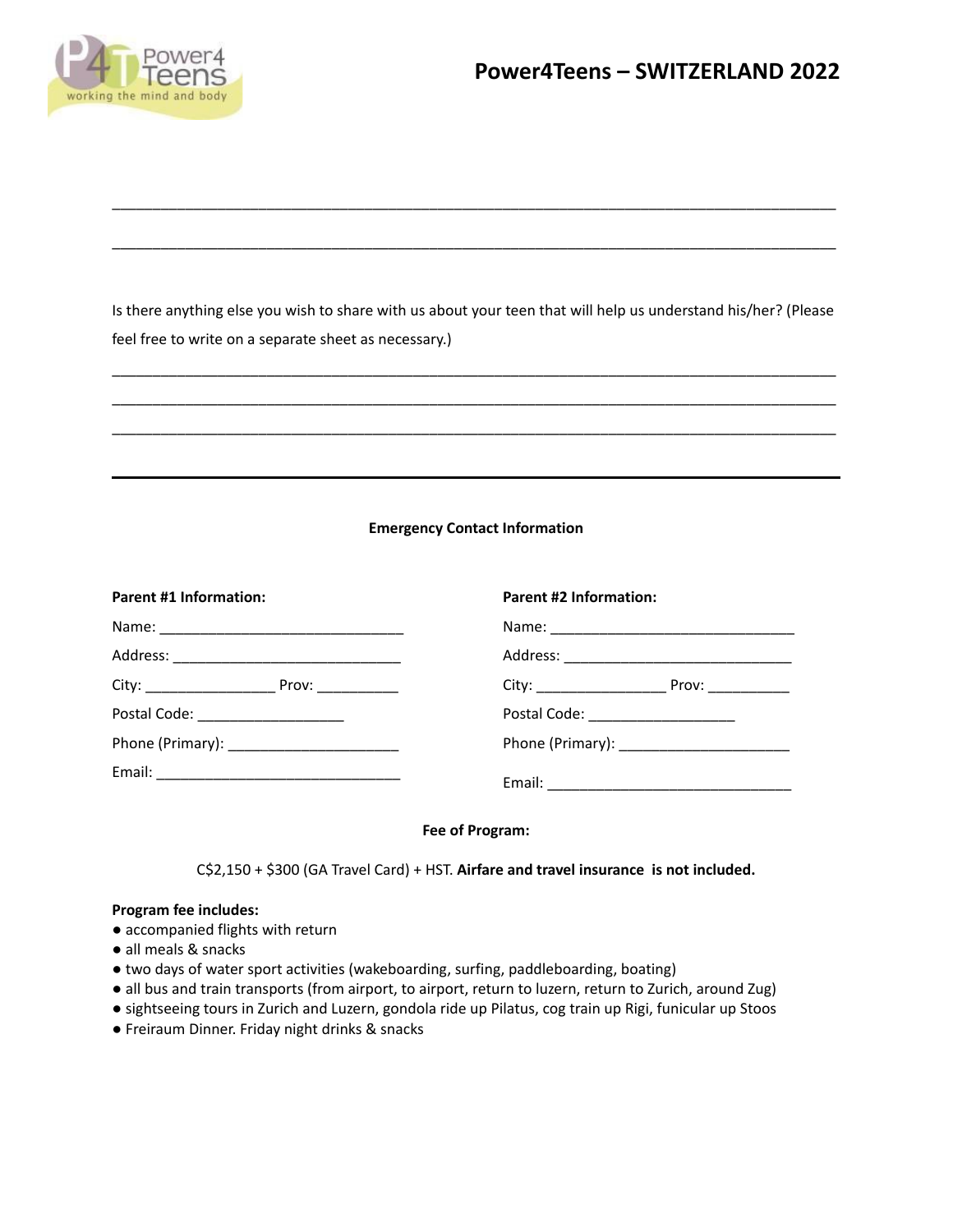

## **Payment Plan:**

Option 1 - 3-Installment Payment Plan:

Installment #1 of program fee: \$1,384.25 including HST Must be paid by: **FEBRUARY 15th, 2022**

Installment #2 of program fee: \$692.13 including HST Must be paid by: **APRIL 15th, 2022**

Final installment of program fee \$692.13 including HST Must be paid by: **JUNE 1st 2022**

Option 2 -

Full Payment: \$2,768.50 (including HST) Must be paid by: **FEBRUARY 15th, 2022**

## **Travel Insurance:**

Proof of FULL travel insurance will be required for this trip.

## **Recommended spending money:**

Minimum CHF200 recommended. Swiss Franc (CHF 200 is approximately \$275 CAD). Please convert to Swiss Francs before the trip. Used for gifts, souvenirs, snacks, incidentals etc. Please do not travel with an enormous amount of money.

# **Flight Details:**

Shyanne will be accompanying the P4T teens to ZRH and back to YYZ. Flights must be booked on day 1 (July 16th) of the trip. With prior notice, families wishing to join their teen in Switzerland for further European adventures have the option to meet their teen on July 24th.

# **IMPORTANT:**

A zoom call will be set up for Canadian parents so we can book together as a team and to ensure we are all on the same flight. You will have the opportunity to use points, and/or credits that you may have by booking your flight separately. Please do not book until Power4Teens confirms you are good to book.

Along with completing your registration form, please attach a photocopy of your teens current passport. For security purposes, in the event we get seperated and need to contact local authorities.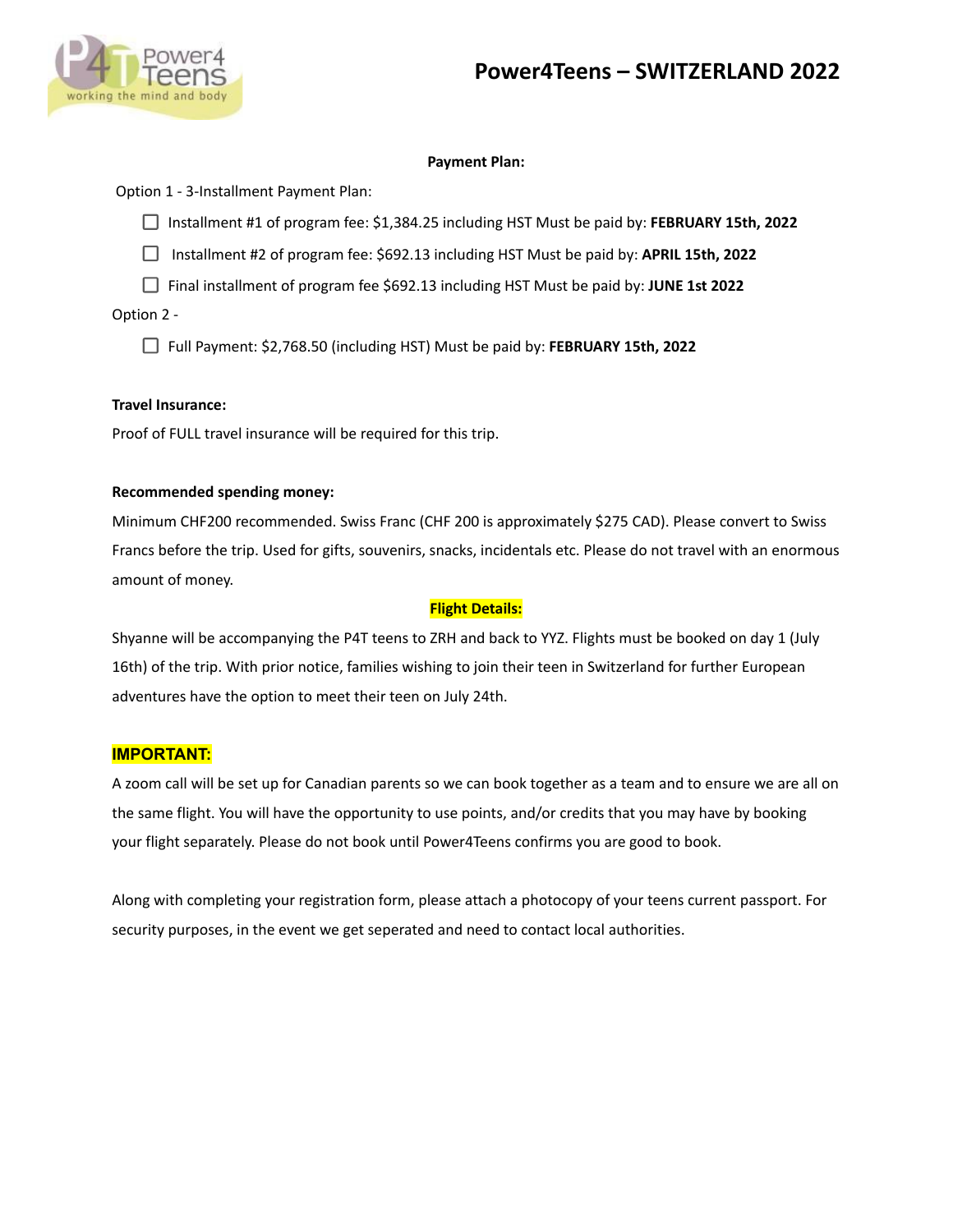

# **Booking with Air Canada Airlines:**

#### **Flight summary Price summary Departing flight** 1 adult View price breakdown Saturday, July 16, 2022 Toronto, CA (YYZ) - Zurich, CH (ZRH) Flights 18:20 Non-stop - 7hr40m +1 08:00 \$1730.00 Air transportation charges Economy - Standard Taxes, fees and charges \$107.91 Toronto Zurich 1 Adult Sit back and relax in our comfortable Economy Class cabin; earn Aeroplan points and Status GRAND TOTAL - Canadian dollars \$1837.91 **Qualifying Miles** Return flight Sunday, July 24, 2022 Zurich, CH (ZRH) - Toronto, CA (YYZ) 09:40 Non-stop - 8hr25m 12:05 Economy - Standard Zurich Toronto 1 Adult Sit back and relax in our comfortable Economy<br>Class cabin; earn Aeroplan points and Status<br>Qualifying Miles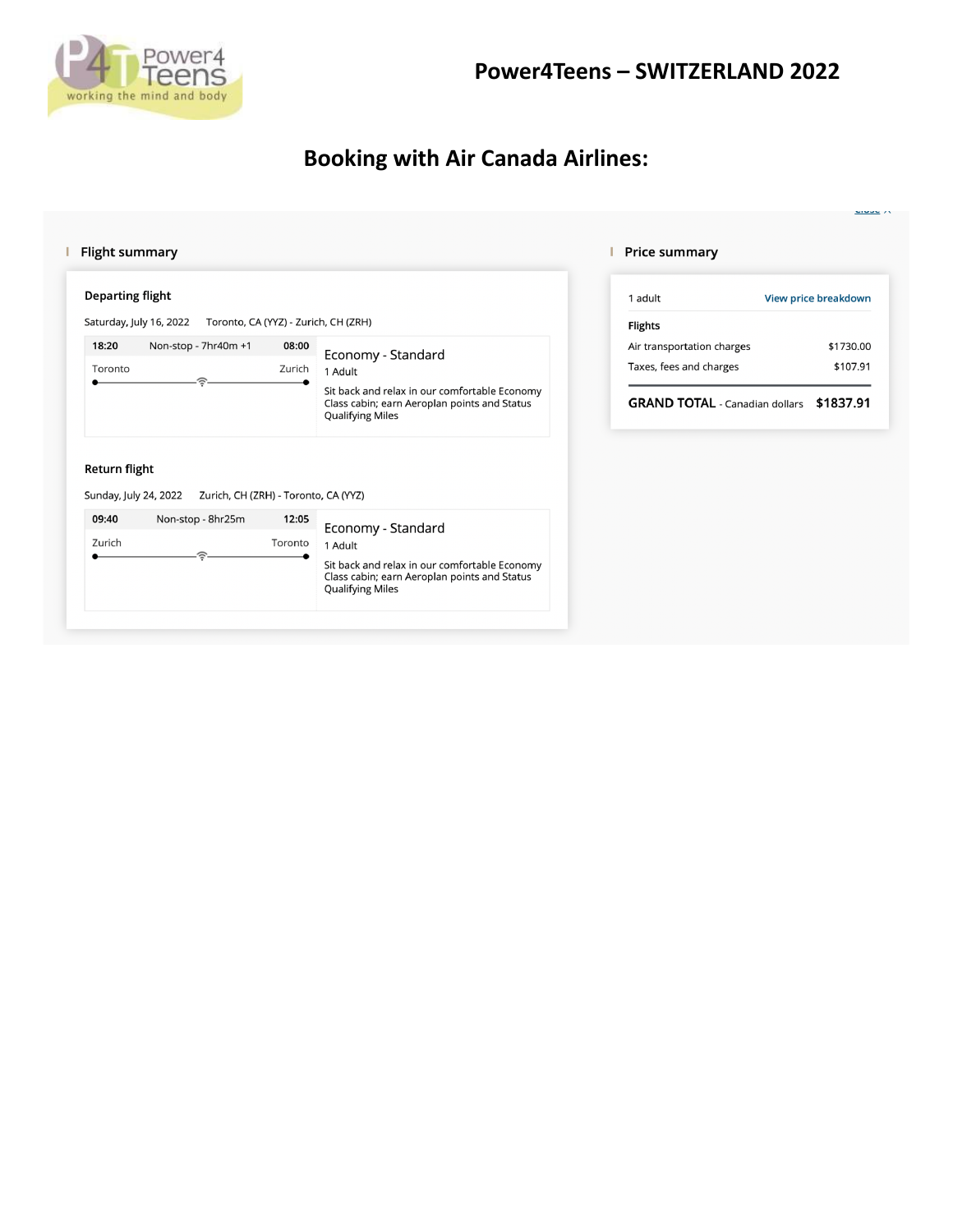

# **ACKNOWLEDGEMENT OF RISK, WAIVER AND RELEASE OF LIABILITY**

WARNING: THIS DOCUMENT WILL AFFECT YOUR LEGAL RIGHTS, READ IT CAREFULLY!

A parent or guardian must sign. Every parent/guardian must read and understand this Acknowledgement, Waiver and Release of Liability prior to participating in Power4Teens Inc. (P4T) Girls Group, summer day camp, overnight camp & retreats. Every participant is advised to consult with their physician before engaging in any and all athletic activities.

The undersigned (the "Participant and Guardian") hereby enters into this Agreement with and for the benefit of P4T its directors, employees, volunteers, trainers, sub-contractors, business operators and site property owners or Occupiers (the "Company"). "Occupiers" is defined in accordance with the definition of Occupiers contained in the Occupiers Liability legislation in the Province of Ontario.

The parent/guardian acknowledges and understands that there are inherent and significant risks associated with participation in athletic activities, including (but not limited to) the potential for serious personal injury caused by any event or any condition of the facilities or equipment provided by the Company, and health risks such as light-headedness, fainting, increased or decreased blood pressure, chest discomfort, muscle cramps, broken bones, strains, sprains, bruises, concussion, hyperthermia, abnormal heart rate, soreness, nausea, heart attack, stroke and possibly death.

The parent/guardian hereby accepts and assumes all responsibility for all risks and possibilities of personal injury, death, property damage or loss resulting from his/her child/wardens' participation in any and all activities and events at Power4Teens Inc., including accidents or injuries that occur within and outside the facilities (e.g. on church property, walking to lakeshore, public swimming pool, TTC, cottage property, walking into Bala for ski show, wakeboarding, swimming in Muskoka, paddle boarding with Power4Teens Inc. and/or Osha Osha, hiking, travel trips abroad, (Zug, Switzerland) and other general P4T activities). The Participant has read "program package", is aware of all the activities on this trip to Switzerland and freely accepts the associated risks and agrees to the terms of this Waiver and Release, even if the Company, "Power4Teens Inc." is found to be negligent or in breach of any duty of care or any obligation to the Participant with respect to his/her participation in Power4Teens Inc. activities.

I am aware that during this Teen Experience trip, exchange or excursion (the" Swiss Experience") in which I am participating under the arrangements of Power4Teens Inc. ("P4T"), certain risks and dangers may exist, including but not limited to the hazards of traveling, accidents or illness in remote places without medical facilities, the forces of nature and travel by air, train, automobile or other means. I accept and fully assume all risks, dangers and hazards and the possibility of personal injury, death, property damage or loss, resulting from my participation in this Teen Experience trip.

The undersigned Participant, for him/herself and his/her heirs, next of kin, executors, administrators and assigns (collectively, the "Releasing Parties"), does hereby agree a. to waive all claims that the Releasing Parties or any of them may have in the future against Power4Teens Inc., its directors, officers, employees, agents, sub-contractors, insurers and representatives (collectively, the "Released Parties"); b. to release and forever discharge the Released Parties from all liability for personal injury, death, property damage or loss resulting from the Participant's participation in all activities due to any cause, and c. to be liable for and to hold harmless and indemnify the Released Parties from all actions, proceedings, claims, damages, costs, demands, including hospital costs, court costs and costs on a solicitor and his own client basis, and liabilities of whatsoever nature or kind arising out of or in any way connected with the participant's participation in athletic and all other activities.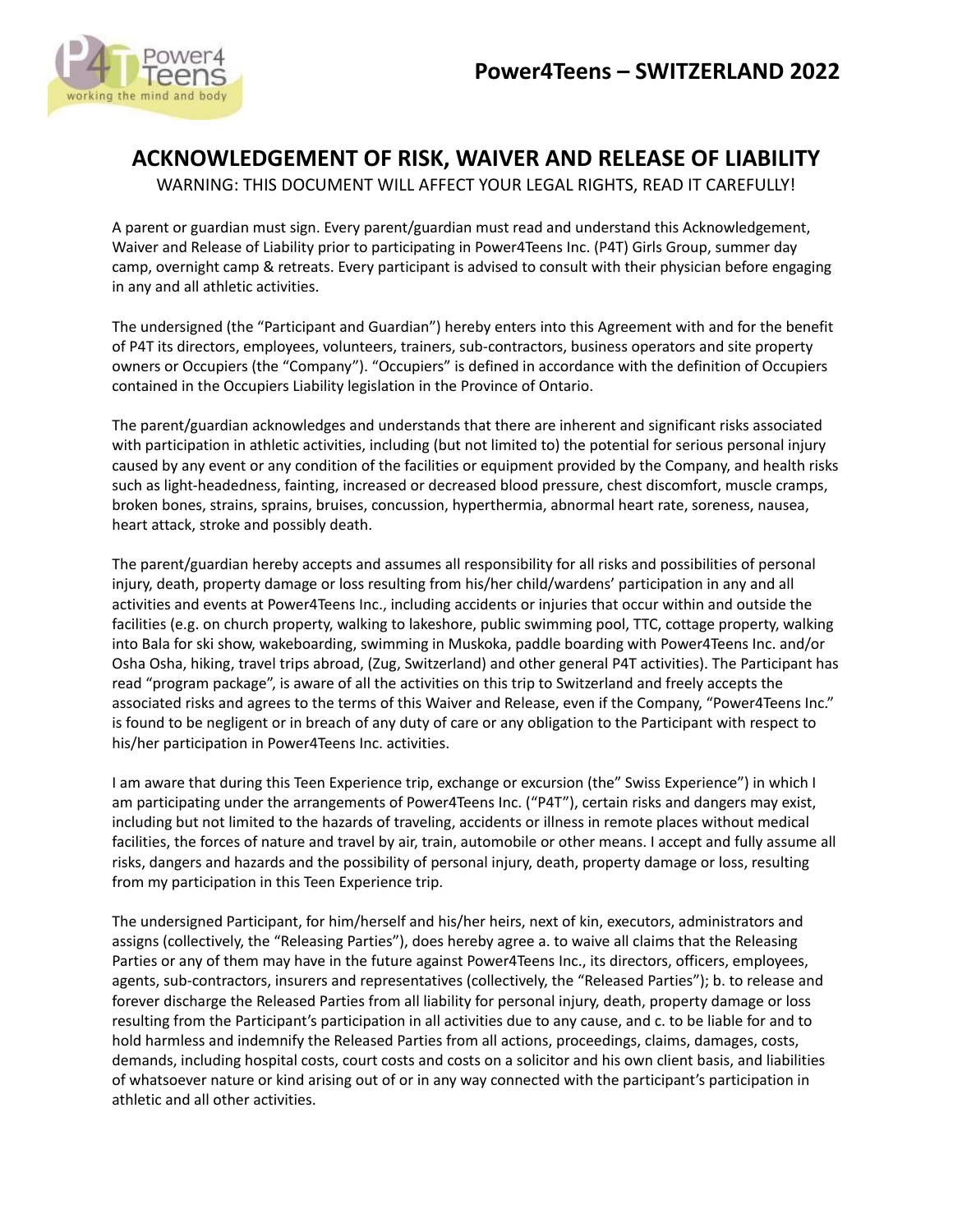

This agreement shall be governed by and construed in accordance with the laws of the Province of Ontario, and any legal actions, claims or demands shall be handled in a court of competent jurisdiction within such Province.

I also acknowledge Power4Teens Inc. does not carry accident or injury insurance for my benefit and also that there may be certain matters for which I could be held at fault personally. In these cases, I agree to be accountable in all respects for my own conduct and all actions, claims and demands for damages, loss and injury which may arise as a result of my own conduct.

The Participant understands that this document is binding on him/herself and his/her heirs, next of kin, executors, administrators and assigns. I hereby certify that the participant is suffering under no legal disabilities, and that I (or my parent or guardian) have read this document carefully, understand each term and provision in its entirety, have agreed to the terms freely and voluntarily. Having read the foregoing, I (or my parent or guardian) knowingly acknowledge my understanding of the risks set forth herein and knowingly agree to accept full responsibility for my own exposure to such risks.

I give Power4Teens Inc., permission to take and use photographs and/or videos of my child which may be used in any and all of its publications, including our website, brochures or promotional materials. Additionally, we waive any right to royalties or other compensation arising related to the use of the photograph and/or video.

# **Refund/Cancellation Policy - Teen Experience Summer Trip to Switzerland:**

Cancellation of program on or before April 30, 2022 will be charged an administration fee of \$300, the remaining balance of any amount will be refunded.

Registrations canceled on or after May 31, 2022 are subject to a 50% refund of all fees paid. All refund requests will be reviewed by Power4Teens Inc. Power4Teens Inc. will not refund airfare or other costs incurred as a result of program changes or cancellations. Please keep this in mind if purchasing non-refundable tickets and should consider purchasing cancellation insurance to reduce risk.

Installment #1 is non-refundable. *Revised policy as of February 1st 2022.* Any payments made NOT including installment #1, the above statement may apply.

**COVID-19 Response:** Due to the worldwide event, we would like to acknowledge and understand our original refund policy may not apply. In the event the City of Toronto & Toronto Public Health no longer permits travel outside of Canada or Switzerland is categorized as an "unsafe" place to travel due to COVID-19, all registrations for the Teen Experience Summer 2022 Trip will be refunded less an administration fee of 7%.

The administration fee is charged to cover a portion of our costs that we have incurred.

# *Please note: If the City of Toronto allows us to continue for summer and you wish to cancel your registration, our regular cancellation policy will apply.*

#### **COVID-19 Liability Release Waiver**

Due to the outbreak of the novel Coronavirus (COVID-19), our business is taking extra precautions with the care of every client to include health history review and enhanced sanitation/disinfecting procedures in compliance with Health Canada & CDC guidance.